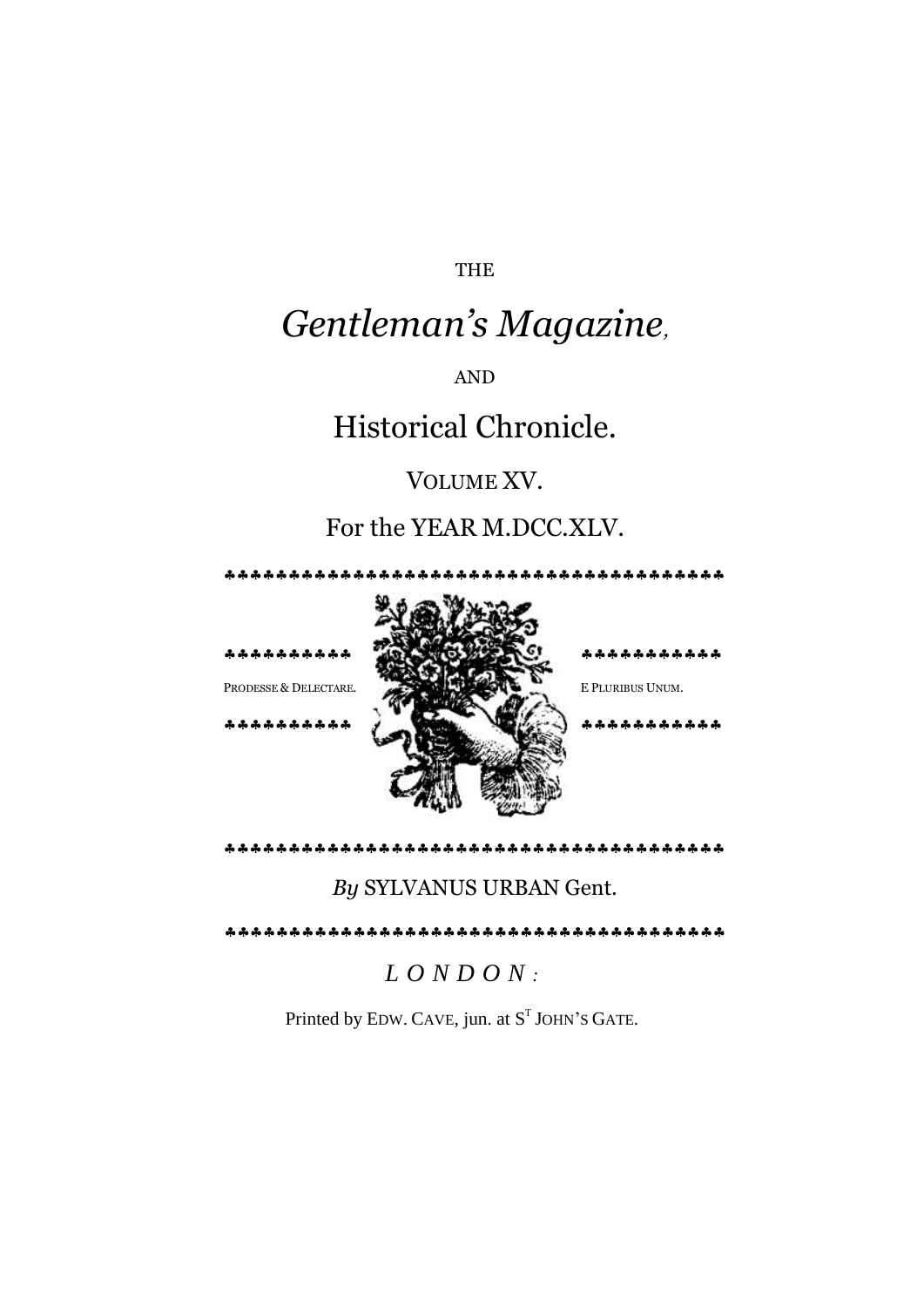*An Impartial account at* Manchester, *of the behaviour of the rebels, on their retreat.*

Dec. 8. THE bellman had been about the town this day, to order all  $\blacktriangle$  the town this day, to order all persons to provide pickaxes, &c. to spoil the roads, and again, to arm themselves with such weapons as they could get, and there were, it is believed, of the country and town's folks about 10,000 soon collected, who seem'd very hearty to have a brush, but the bellman went about the town to order them to disperse. At night four rebels came hither one of them, supposed to be *Tho. Siddal* the barber, narrowly escaped being seized at the upper end of *Market-street-lane.* He was forced to gallop down the street, and through the Acker's gate, and in the square he quitted his mare.

*Dec*. 9, About 40 of the rebels came here about noon, and several stones thrown at them by the mob as they came thro' Hanging ditch. They threatned to fire, but did not, and sat on horseback, some with pistols, others with guns in their hands, all ready cock'd, till the main body came in. They billetted themselves most at their old quarters. They, behaved worse than they did before. About seven o'clock, the constables sent for several of the principal inhabitants to meet them at the old coffee-house, and there shewed them a warrant from the pretender, to raise from the town 5ooo*l*. against the next day by four o'clock, on pain of military execution. It was thought impossible to do this, considering the sums they had extorted from the town before, which amounted to near 3000*l*.

*Dec.* 10. A considerable number of the inhabitants met this morning, some of whom waited on the pretender, to acquaint him with the impossibility of raising the money, and to endeavour, to have the payment excused. Upon this he mitigated it to 2500*l.* and sent a warrant for sum to be levied on *Manchester*  and *Salford* by one o'clock, and while methods where contriving how to procure it, three or four of the rebels seized Mr *James Bailey,* senior, took him to secretary *Murray* or more. In a short time after the van-guard

at the. pretender's lodgings, and told him he must be a prisoner till it was paid; and if it was not paid, he must go with them. Mr *Bayley* endeavoured to excuse himself saying he was betwixt 70 and 80 years old, and, to his remembrance, had not lain a night out of his own bed, for two years, nor could bear to travel. He was told if he could not ride, they would endeavour to get him a wheel-carriage. Mr *Bayley* said his confinement was an obstruction to the raising the money, and if he was at liberty he might borrow some. The secretary brought an answer, that if the prince, in consideration of his age, if he would give him his word and honour to fetch him 2500*l.* in two hours, or surrender himself a prisoner, consented he should have his liberty so long. This Mr *Bayley* agreed to, and went to the coffee-house, where a great number of the inhabitants were; and it being proposed that Mr *Bayley* and Mr *John Dickenson* should give promissory notes, payable in three months to such as would lend any money, it was agreed to, and the money being thereby procured, was paid about two o'clock. Their main body march'd this morning for *Wigan,* and the remainder this afternoon. They could not hide their dejection, tho' they drank plentifully of spirituous liquors, nor forbear expressing their disappointment at *Manchester;* and several who when here before believed the illuminations to be voluntary, said, they thought the devil had been amongst the people, they were so altered.

*The following is a general Account of the Conduct and Proceedings of the Rebels during their stay at* Derby, *which may be depended upon for fact.*

**O**<sup>N</sup> *Wednesday, Dec.* 4. about 11 o' clock,<br>
Utwo of the rebels van-guard enter'd this two of the rebels van-guard enter'd this town, and at their entrance gave a specimen of what we were to expect from such villains, by seizing a very good horse, belonging to young Mr *Stamford;* after which they rode up to the George, and there enquiring for the magistrates, demanded billets for 9000 men,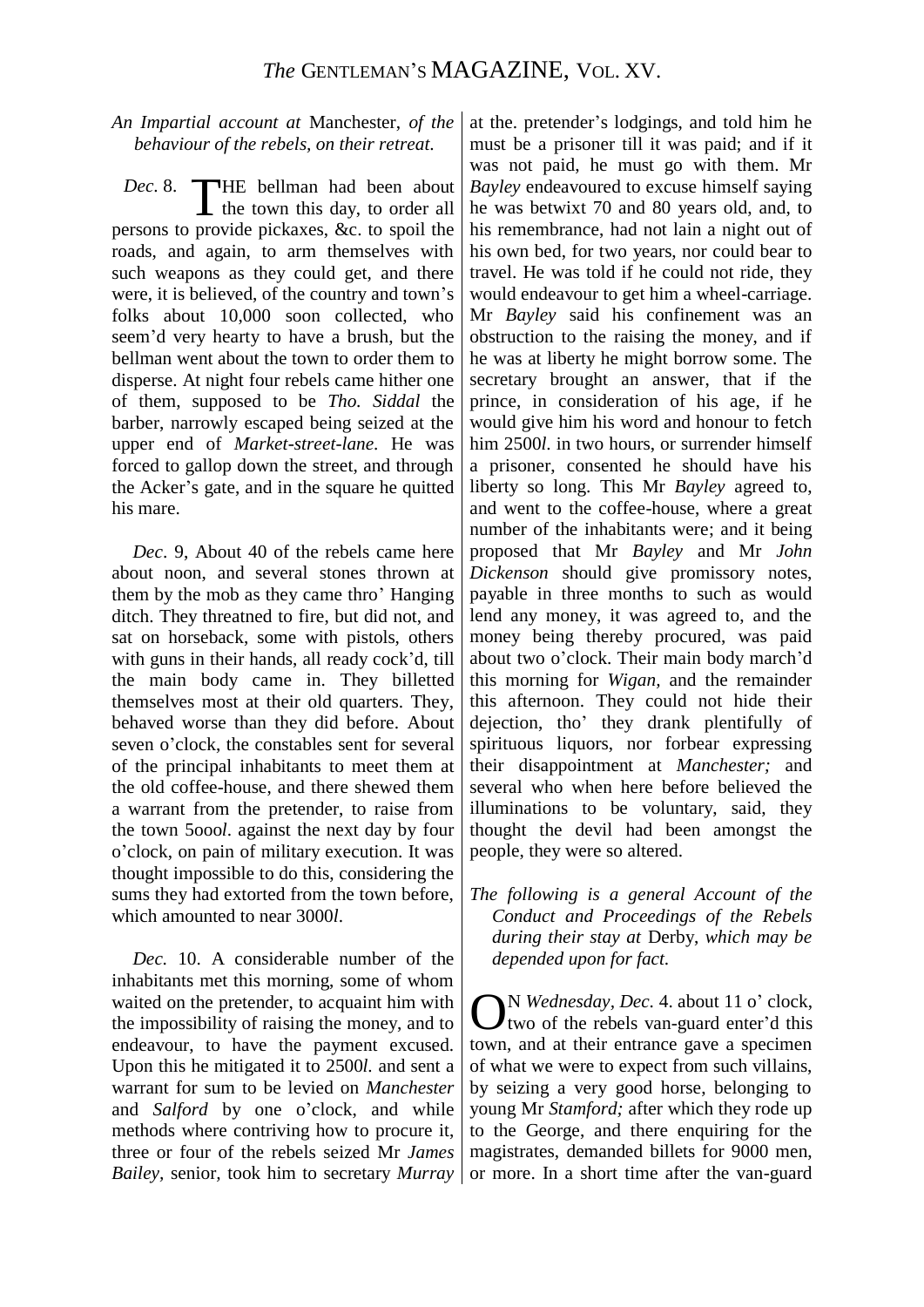rode into town, consisting of about 30 men cloath'd in blue, fac'd with red; most of them had on scarlet waistcoats with gold lace, and being likely men made a good appearance. They were drawn up in the market-place, and sat on horseback 2 or 3 hours; at the same time the bells were rung, and several bonfires made, to prevent any resentment from them, that might ensue on our shewing a dislike of their coming among us. About 3 in the afternoon lord *Elcho,* with the life-guards, and many of their chiefs also arriv'd, on horseback, to the number of about 150, most of them cloath'd as above; these made a fine show, being the flower or their army: soon after their main body also march'd into town, in tolerable order, six or eight a-breast, with about 8 standards, most of them white flags and a red cross. They had several bag-pipers, who play'd as they march'd along they appear'd in general to answer the description we have all along had of them, *viz.* most of their main body a parcel of shabby, lousy, pitiful-look'd fellows, mix'd up with old men and boys; dress'd in dirty plaids, and as dirty shirts, without breeches, and wore their stockings made of plaid, not much above half way up their legs, and some without shoes, or next to none, and a number of them so fatigued with their long march, that they really commanded our pity more than fear. Whilst the market-place was fill'd with them, they ordered their pretended prince, before he arrived, to be publickly proclaim'd, which was accordingly done by the common cryer; they then insisted upon the magistrates appearing in their gowns, but being told they had sent them out of town, were content to have that ceremony excus'd. Their prince (as they call'd him) did not arrive till the dusk of the evening; he walked on foot, being attended by a great body of his men, who conducted him to his lodgings (the lord *Exeter*'s) where he had guards placed all around the house. Every house almost by this time was pretty well fill'd (tho' they kept driving in till 10 or 11 at night) and we thought we should never have seen the last of them. The duke of *Athol* had his lodgings at *Tho. Gisborne's*, Esq; the duke of *Perth* at open closets, chests, boxes, &c. at several

*Mrs Rivett*'s, Ld *Elcho* at Mr *Storer*'s, Ld *George Murray* at Mr *Heathcote*'s, Ld *Pitsligo* at Mr *Meynell*'s, old *Gordon* of *Glenbucket* at Mr alderman *Smith*'s, Ld *Nairn* at Mr *John Bingham*'s, lady *Ogilvie*, Mrs *Murray*, and some other chiefs and great officers were lodg'd at the best gentlemen's houses. Many common ordinary houses, both public and private, had 40 and 50 men each, and some gentlemen near 100. At their coming in they were generally treated with bread, cheese, beer and ale, whilst all hands were aloft getting their suppers ready; after supper, being weary with their long march, they went to rest, most upon straw, and others in beds.

Being refresh'd with a night's rest, they were very alert the next day, running about from one shop to another, to buy, or rather steal, tradesmen's goods, *viz.* gloves, buckles, powder-flasks, buttons, handkerchiefs, *&c.* if they lik'd a person's shoes better than their own, demanding them off their feet, without pay. The longer they staid the more insolent and outrageous they grew, demanding every thing by threats, drawn swords, and pistols clapp'd to the breasts of many persons, not only by the common men, but their officers; so that several persons were obliged to abscond to preserve their lives. They appointed prayers to be read about six this evening at the Great Church, which was performed by one of their priests (young *Cappock* of *Manchester, since taken* at *Carlisle.)* They order'd the cryer to make public proclamation about the town for all persons that paid any excise, to pay what was due, by five o'clock the same evening, on pain of military execution; by which means they collected a considerable sum of money. They also demanded what money the gentlemen had lately subscrib'd and paid, towards raising men in this town and county, which many gentlemen were obliged to pay. They also made a demand of 100*l*. upon the post-office, and afterwards insisted upon 50*l*. which not being comply'd with, they took the post-chaise along with them. They broke